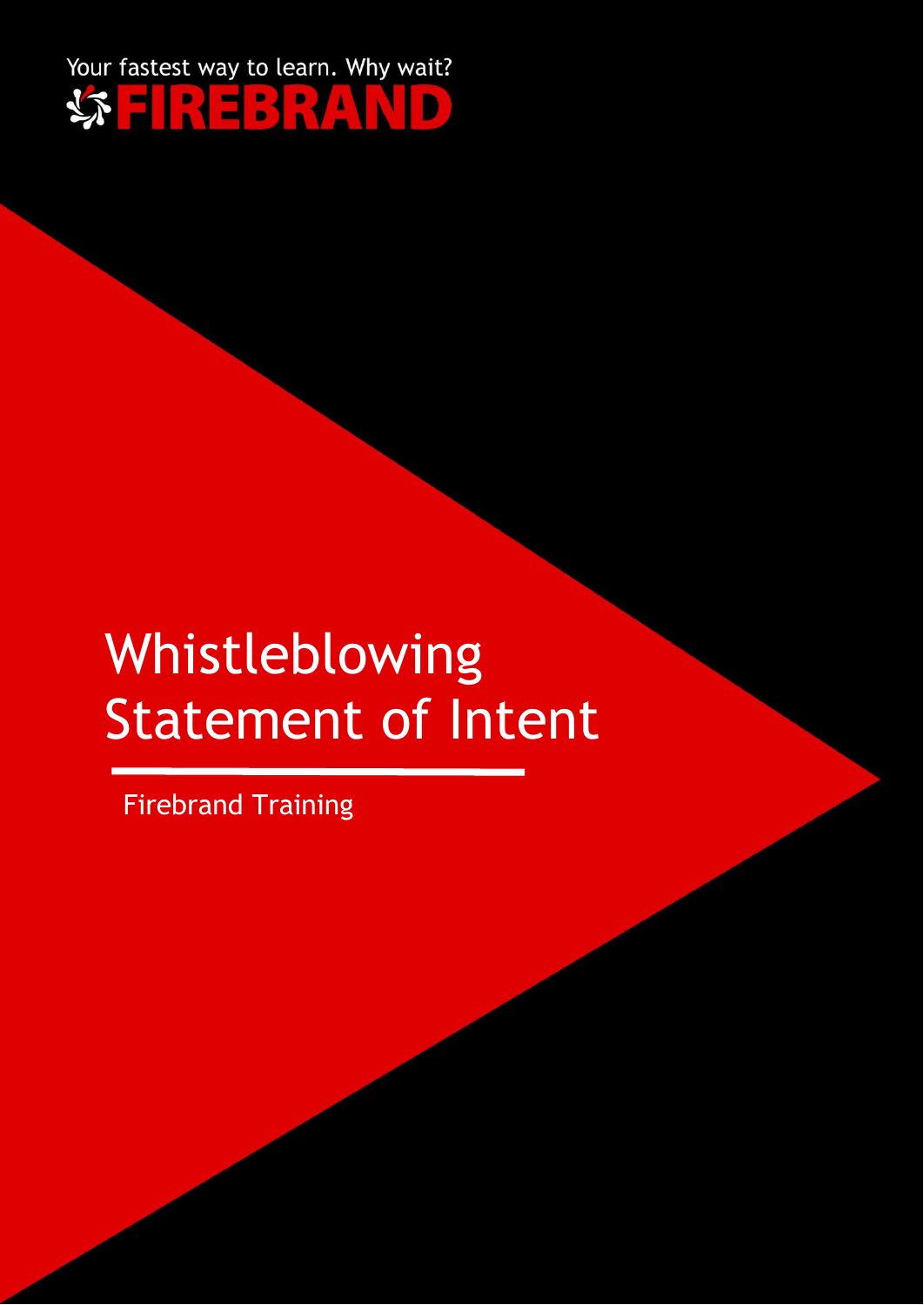### **Overview**

This statement outlines the steps to be taken should any learner, employer or staff member suspect something happening at work which is putting themselves or others in danger or is illegal or unethical.

#### **What is whistleblowing?**

Our aim is to maintain the highest standards of integrity in everything we do but we recognise that organisations can occasionally be affected by conduct that is dangerous, against the law or breaches ethical or professional codes. Should you have such concerns, we encourage you to report them immediately - this is called 'whistleblowing'. You can be assured that we will take your concerns seriously, they will be thoroughly investigated, and you can be confident there will be no reprisals.

The types of concerns you may want to raise with us by whistleblowing include:

- Any activity you suspect is criminal
- Any activity you suspect puts health and safety at risk
- Any activity you suspect may damage the environment
- Any activity you suspect is a miscarriage of justice
- Any activity you suspect breaches our policy on bribery and corruption
- Any failure to comply with legal or regulatory obligations
- Any failure to meet professional requirements
- Any attempt to conceal one or more of these activities.

#### **How to raise a whistleblowing concern:**

In most cases, you should start by raising your concerns with your manager, either face-to-face or in writing. If you would prefer not to go to your in-work mentor or your in-work mentor fails to address all your concerns, you should escalate to Firebrand. You should also do this if your concerns are of a very serious nature. The Designated Safeguarding Officer is:

#### **Shaun Donaghy, Head of Apprenticeship Quality**

## **[sdonaghy@firebrandtraining.com](mailto:sdonaghy@firebrandtraining.com)**

**07395 794 075**

Your concerns will be addressed fairly, but we cannot guarantee the outcome of our investigations will be the one you want. If you are not satisfied with how we have conducted the investigations, you can take the matter to one of our board directors for further consideration.

#### **Confidentiality and anonymity**

There is a significant difference between wanting to keep your concerns confidential and making a disclosure anonymously. We actively discourage anonymous whistleblowing.

You are always encouraged to raise concerns openly and if you prefer to do so in confidence we will do all that we can to ensure your identity remains hidden. We may want to disclose your identity to people involved in the investigation, but will always discuss this with you first.

You are protected from reprisals under the associated Whistleblowing Policy (available upon request) but if you are still worried we encourage you to discuss this with us and we will explore how far we can go in keeping your concerns confidential.

Concerns raised anonymously are very difficult, and sometimes impossible, to investigate. We can't properly establish whether your allegations are credible without being able to ask you for more details or for clarification, and this makes it hard to reach an informed decision. This is why we urge you not to report matters anonymously.

**How we protect Whistleblowers**